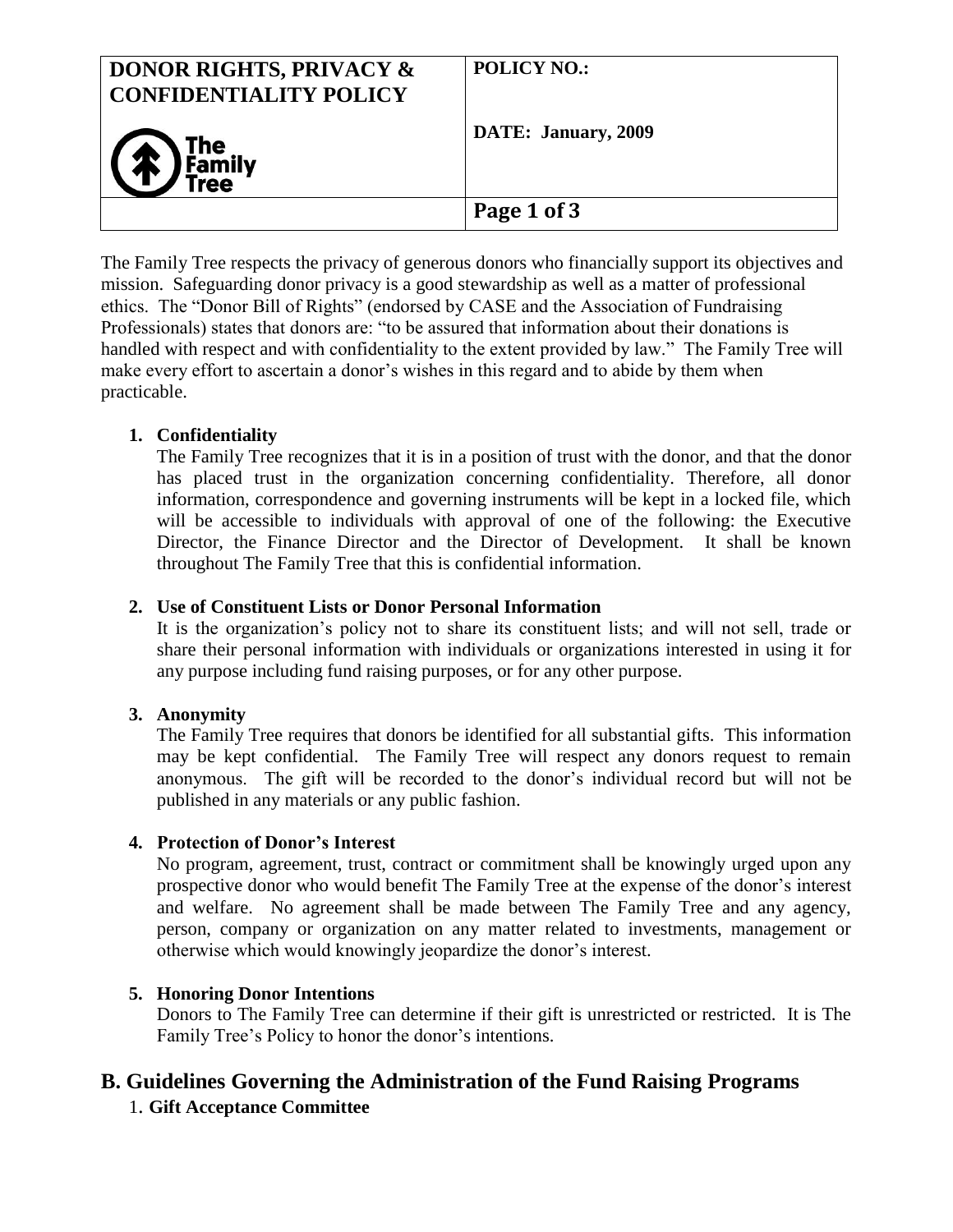| <b>DONOR RIGHTS, PRIVACY &amp;</b><br><b>CONFIDENTIALITY POLICY</b> | <b>POLICY NO.:</b>  |
|---------------------------------------------------------------------|---------------------|
| (1) The Tree                                                        | DATE: January, 2009 |
|                                                                     | Page 2 of 3         |

The Development Director shall be assisted in the interpretation and implementation of these guidelines by a Gift Acceptance Committee made up of The Family Tree's Executive Director, Finance Director and Development Director. Other Board members may be consulted at the committee's discretion. Advice may be sought from the agency's auditors. The Gift Acceptance Committee's role shall be to approve gift agreements, endowed funds and the acceptance of gifts that deviate from these policies.

#### 2. **Review and Amendments of Gift Acceptance Policies**

- a. These policy guidelines shall be reviewed every three years.
- b. Responsibility for review and suggested amendments shall be with The Family Tree Development Director.
- c. The procedure to amend these guidelines shall be as follows: The Development Director will provide written recommendations to the Executive Director, who will present these recommendations to the Finance and Executive Committees of the Board of Trustees.

#### 2. **Code of Conduct**

Representatives of The Family Tree shall exercise caution to avoid pressure, persuasion or undue influence when a representative is to inform, counsel and assist the donor in gift planning concerns, including the exercise of prudent consideration of the donor's personal interest as well as charitable objectives.

All personnel employed by The Family Tree to contact prospective donors or to promote the planned gifts program shall be paid a salary or fixed wage, and shall not receive commissions which could give such personnel a direct beneficial interest in any agreement.

#### 3. **Use of Legal Counsel**

The prospective donor will be advised to seek the legal or tax counsel of his/her attorney in any and all aspects of the proposal gift, whether by bequest, trust agreement, contract, or outright. They will be advised to consult with their attorney or accountant on matters related to the tax implications and state planning aspects of a planned gift agreement.

The Family Tree will consult with separate legal counsel in all matters pertaining to its planned giving program and will consult counsel when executing agreements, contracts, trusts or legal documents. No legal fee will be paid by The Family Tree for the drafting of will or other trust instruments on behalf of prospective donors even if the organization is to be named as a beneficiary. The Gift Acceptance Committee must authorize any exemptions to this policy.